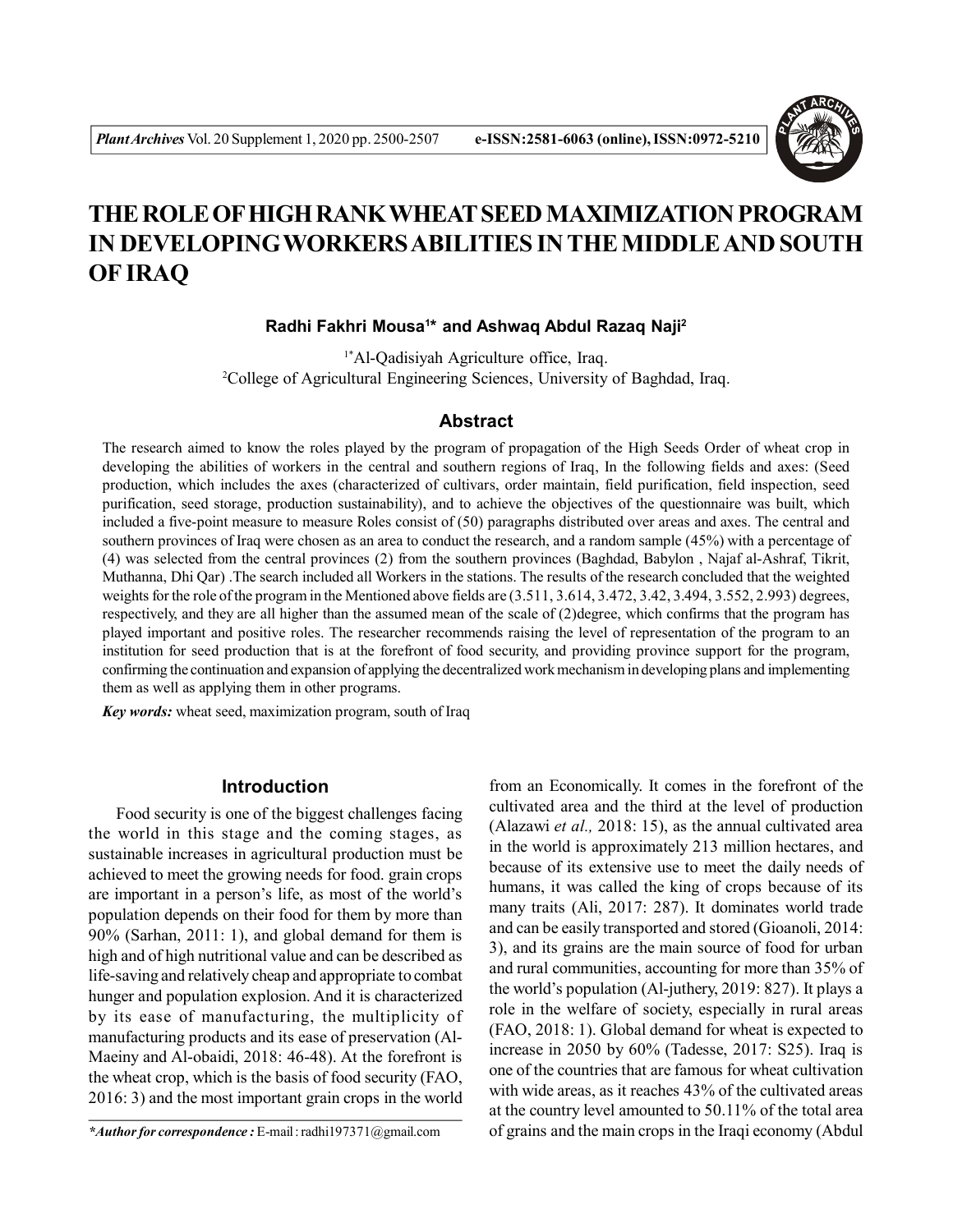and Ahmed, 2015: 404).The most important grains on which the Iraqi people depend food (Rajab and Jabara, 2016: 1487). Although Iraq is rich in materials and capabilities, it is offset by the lack of food output and is still below the level of self-sufficiency of wheat crop and It is no longer sufficient to the necessary needs(Rasan and Al-Dulaimi, 2016: 126-142) and that Iraq's production of wheat does not enough, The production of wheat from Iraq is not enough for the local need, so it imports large quantities of wheat at exorbitant prices, which hampered its commercial budget (Madhi *et al.,* 2012: 24). The increase in wheat production is through vertical expansion through variables that contribute to increasing productivity per unit area Using advanced technologies and high yield seeds (Zinzel *et al.,* 2017: 260-261). And the production of wheat crop suffers from a shortage of seeds (FAO, 2017: 3), and the lack of a clear policy to support the provision of seeds and a lack of good cultivars, as 27% of the cultivated area with wheat was covered with improved seeds (Maher, 2017: 24), and the level of satisfaction Wheat seed producers are still weak, which gives a negative indication of the processed cultivars (Hameed, 2017: 179), and the seed systems in Iraq are either absent or ineffective and have limited technical and administrative capabilities (FAO, 2016: 96) and Iraq lacks a strategy for seed production that covers the areas Which are cultivated with wheat crop (Al- Hachamee, 582: 2015). The international community is unlikely to meet the need of Iraq for high-quality seeds (Hasan, 2007: 173). The production of seeds in Iraq has become low and can no longer meet the needs of farmers and have lost much of their expertise in the field of seeds (FAO, 2: 2005-1),Most farmers use the informal seed system, relying on storing their seeds or obtaining them from local markets (Jarvis, 2007: 77). The process of producing seeds for improved cultivars containing persistent genetic traits and distributing them to farmers is a very accurate and important work (Hasan, 2015: 44), and seed propagation is necessary because the seeds collected from the improved genetic material usually come from breeding programs in very small quantities, and the seed sector The government is successful in providing improved seeds (Chicarli, 2015: 12), and farmers deliberately rely on seeds approved by the government because they know that they have been disclosed by specialists and give the best crop (FAO, 2019: 1). For farmers to obtain highquality seeds from improved cultivars requires taking several measures to strengthen the seed system (FAO, 2016: 96), and emphasizing the importance of developing capacities related to the production of higher-grade seeds so as to contribute to meeting the needs of all farmers

(Najm, 2016: 64). Iraq needs the seed program (Al-Qaisi, Hassan, Al-Kubaisi 2019), which works to enhance seed production and increase food security (Paudel and Athre, 2013: 2), and the program is the necessary first step with the importance that it is based on sound foundations and improved seeds cannot be multiplied To the quantities farmers would need in one season (Westerzrukeli, 1987: 17-14), Therefore, the supreme seed propagation program for wheat crop, which has been operating since the agricultural season 2015 in several governorates, aims to ensure the provision of wheat cultivars seeds using discreet scientific methods and make them accessible to farmers in sufficient quantities and time to contribute to local gross production as well as training working staff and building the necessary capacity for seed production Achieving the aims of the program requires continuous monitoring and evaluation of the roles of the program in order to develop it, know the results and make decisions, and on the basis of that the research came to indicate the following question.

1- What is the role of the High Seeds Order propagation program for wheat in the following area: - (Seed production, which includes the axes (characterized of cultivars, order maintain, field purification, field inspection, seed purification, seed storage, production sustainability)?

## **The aim of research**

1- Learn about the role of the High Seeds Order propagation program for wheat in the following area: (Seed production, which includes the axes (characterized of cultivars, order maintain, field purification, field inspection, seed purification, seed storage, production sustainability).

#### **Research hypothesis:**

The program of propagation of the High Seeds Order of wheat crop has achieved a positive role in the following field: (Seed production, which includes the axes (characterized of cultivars, order maintain, field purification, field inspection, seed purification, seed storage, production sustainability).

#### **Materials and Methods**

The provinces of the central and southern regions, which number (13) provinces were chosen and A random sample was taken at a rate of  $(45\%)$ , and by  $(4)$  provinces from the central region (2) two provinces from the southern region, namely (Baghdad, Babylon, Najaf al-Ashraf, Tikrit, Muthanna, Dhi Qar). The research included all workers in the stations and locations entrusted to them implement the activities of the program, who numbered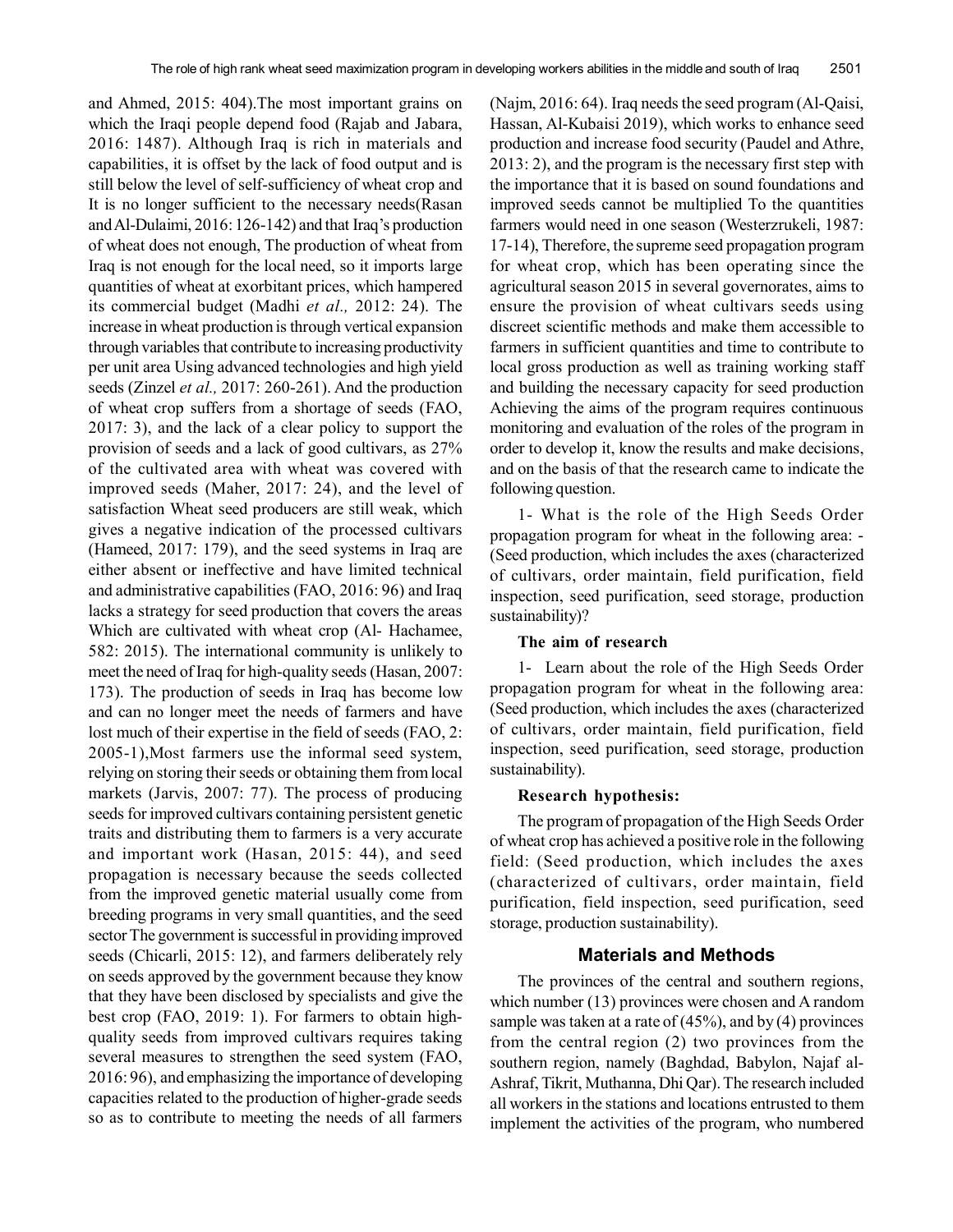117 responders. A questionnaire consisting of two parts was prepared, the first includes a number of paragraphs to measure the role of the program and the second to measure the satisfaction of the responders with the program. An approval criterion or threshold has been determined to remaining any proposed scale components in its final form, and the threshold for the scale has amounted to 91%.The pretest was conducted at the end of September on a group consisting of (15) responders excluded from the original sample, they were chosen from Al Diwaniyah province and they are all researchers working within the program activity in the aforementioned province. The stability was measured by analyzing the data of the pretest statistically and it was confirmed the stability Paragraphs of the level of the stage using the Fakronbach equation for the role measurements ranged between (0.760-0.842). A score while the stability measure of the measure of satisfaction was 0.903, all of which are a good indicator of the consistency of the scale paragraphs.

## **Statistical means:**

Statistical (spss) program was used to analyze the research data and process it statistically, and the following statistical methods were adopted:

1- Cronbach's alpha equation: used in finding the reliability coefficient for the program role Satisfaction scale

2- Weighted mean: Use the weighted mean to find a rate for each paragraph of the fields paragraphs and to arrange the fields and their paragraphs according to their importance.

3- Percentage weight: used to describe each paragraph and to know their rank and order in relation to the other paragraphs.

4- Assumed mean: It is used to compare with the numerical values of the weighted mean for the paragraphs of each of the program's roles.

# **Result and Discussion**

**The aim: - To known the role of the program In the following filed Seed production in the following axes:-**

# **1. Characterized of cultivars:**

The results of the research showed that the responders' answers to the paragraphs for characterized of cultivars axis for the role played by the program for propagation the High Seeds Order of wheat crop, which number (8) paragraphs, have obtained a Weighted Mean between (2.83-3.16) degrees, and a percentage weight (70.75-79) degrees, Whereas, the weighted mean for the role in general reached (2.993) degrees, and with a percentage weight of (74.84) degrees, as shown in Table 1.

The above table indicates that all items of the characterized of cultivars axis have obtained a Weighted mean higher than the assumed mean of  $(2)$  degrees, which confirms that the program has a role in this axis, as the paragraph (characterized of cultivars according to the width and shape of the Terrace ) came in the first rank among the paragraphs, as it got the highest Weighted Mean of (3.16) degrees, and percentage weight of (79%) degrees, The reason for this may be because the shape and width of the Terrace are one of the most prominent characteristics of the wheat cultivar IPA 99, which is cultivated in most stations and the final reports of the program confirm that, since the highest quantity of seeds is for wheat cultivar IPA 99, while a paragraph (characterized of cultivars according to the shape of the Glumes) at least the weighted mean is (2.83) degrees, and with a percentage weight of (70.75%) degrees, This may be due to that the shape of the Glumes is the characterized of cultivars traits of the wheat cultivars, and it needs experienced people with a very high degree, as it is present in most cultivars and depends on the characterized between the cultivars of Durum and soft wheat.

**Table 1:** Distribution of responders according to their opinions on the role of distinguishing wheat cultivars for the breeding program.

| Percentage Weighted |      | <b>Paragraphs</b>                                                          | Sort by im. | <b>Sort by Qu</b> |
|---------------------|------|----------------------------------------------------------------------------|-------------|-------------------|
| weight              | mean |                                                                            | portance    | estionnaire       |
| 79                  | 3.16 | characterized of cultivars according to the width and shape of the Terrace |             |                   |
| 77.25               | 3.09 | characterized of cultivars according to the color of the spike             |             |                   |
| 77                  | 3.08 | characterized of cultivars according to the peduncle spike                 |             |                   |
| 75                  | 3.00 | characterized of cultivars according to the length of Gwm                  |             |                   |
| 74                  | 2.96 | characterized of cultivars according to the fluff on the Glumes            |             |                   |
| 73.75               | 2.95 | characterized of cultivars according to the divergence degree of awn       | h           | <sub>b</sub>      |
| 72                  | 2.88 | characterized of cultivars according to the spike density                  |             |                   |
| 70.75               | 2.83 | Distinguishing the items according to the Glumes shape                     |             |                   |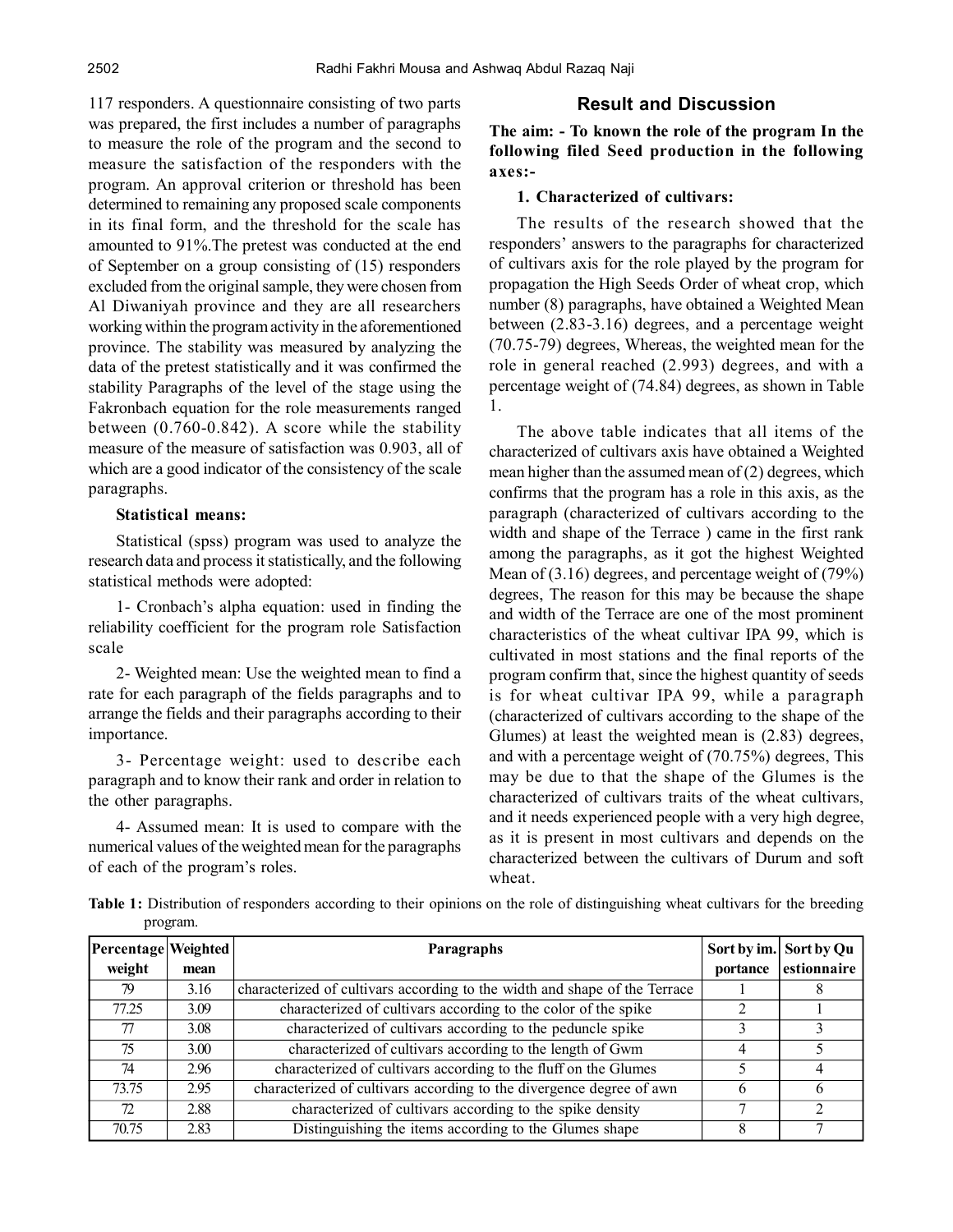| Percentage   Weighted |      | <b>Paragraphs</b>                                                        |          | Sort by im. Sort by Qu |
|-----------------------|------|--------------------------------------------------------------------------|----------|------------------------|
| weight                | mean |                                                                          | portance | estionnaire            |
| 90                    | 3.60 | Spike - line requirements for the production of Breeder Seeds and how to |          |                        |
|                       |      | implement them in the field                                              |          |                        |
| 89.75                 | 3.59 | Method and date for the examination of spike-line plots, and how to deal |          |                        |
|                       |      | with strange cultivars, if any                                           |          |                        |
| 88.75                 | 3.55 | Knowing the stages of seed propagation and who is responsible for them   |          |                        |
| 86.75                 | 3.47 | Cultivation method of breeder seeds to produce the foundation seeds      |          |                        |

**Table 2:** Distribution of responders according to their opinions on the role of the order, seed Maintain for the propagation program.

## **2- Maintaining the order Seeds:**

The results of the research showed that the responders' answers to the paragraphs of the Maintaining the order Seeds axis for the role played with the program of propagation of the High Seeds Order of wheat crop which number amounted to (4), have obtained a weighted mean between (3.47-3.60) degrees and a percentage weight (86.75-90). ) Degree, while the weighted mean of the role in general reached (3.552) degrees, and the percentage weight reached (88.81) degrees, as shown in Table 2.

The above table indicates that all paragraphs of Maintaining the order Seeds axis have obtained a weighted mean higher than the assumed mean of (2) degrees, which confirms that the program has a role in this axis, as a paragraph (spike - line cultivation requirements for the production of the Breeder Seeds and the method of its implementation in Field), in the first order among the paragraphs, as it got the highest weighted mean amounted to (3.60) degrees and with a percentage weight amounted to(90%) degrees, The reason may be due to this because the spike - line cultivation process is the first building block of the seed production process and the starting point for obtaining genetically pure seeds and It cultivated manually by Stations workers, Where one spike is cultivated in a line of one meter in length and 1m distance from the rest of the lines and needs supplies Especially like rulers, ropes and other agricultural equipment, while a paragraph (the method of cultivation

Breeder Seeds to produce the Foundation Seeds )At least the weighted mean amounted to (3.47) degrees, and with a percentage weight amounted to(86.75%), The reason for this may be due to the program's directives for cultivation the Breeder Seeds in Stations with large areas, in addition to the cultivation process similar to the cultivation of wheat fields for the purpose of commercial production with different leaving paths for the purpose of conducting the field purification process and maintaining the characteristics and standards of seeds.

## **3- Field purification (Genetic Purity)**

The results of the research showed that the responders' answers to the paragraphs of the seed purification axis (physical purity) for the role played by the program of propagation of the High Seeds Order of wheat crop amounted to (5) paragraphs, have obtained a weighted mean between (3.43-3.57) degrees, and a percentage weight ( 85.75-89.25), while the weighted mean of the role in general was (3.494) degrees and the percentage weight reached (87.35) degrees, as shown in Table 3.

The above table indicates that all the paragraphs of the field purification axis have obtained a weighted mean higher than the assumed mean amounted to (2) degrees, which confirms that the program has a role in this axis, as a paragraph (determining the date of the purification process) came, in the first order among Paragraphs, having obtained the highest weighted mean amounted to (3.57) degrees, and with a percentage weight amounted

**Table 3:** Distribution of responders according to their opinions on the role of field purification of the propagation program.

| Percentage   Weighted |      | Paragraphs                                                               |          | Sort by im. Sort by Qu |
|-----------------------|------|--------------------------------------------------------------------------|----------|------------------------|
| weight                | mean |                                                                          | portance | estionnaire            |
| 89.5                  | 3.57 | Determine the date for the purification process                          |          |                        |
| 88.25                 | 3.53 | Mastering the purification team leadership                               |          |                        |
| 87.5                  | 3.50 | The correct method to get rid of damaged plants during the field         |          |                        |
|                       |      | purification process                                                     |          |                        |
| 86                    | 3.44 | Determine the method of conducting the purification and the direction of | 4        |                        |
|                       |      | the team's progress                                                      |          |                        |
| 85.75                 | 3.43 | Determine the number required to perform the purification                |          |                        |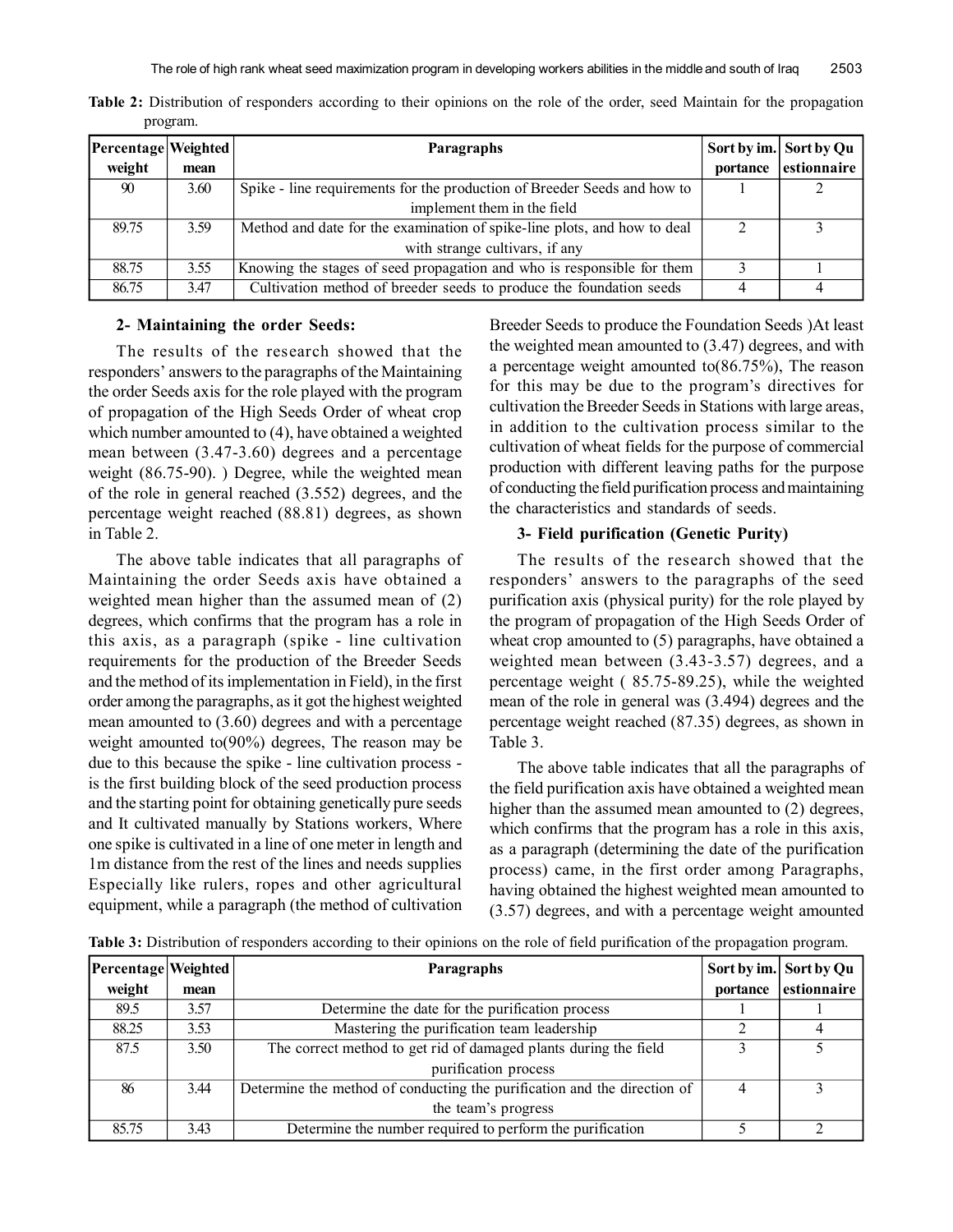to (89.25%), The reason may be due to that the field purification process is considered one of the important operations for the purpose of preparing fields for the field inspection process, as based on the outputs of the field inspection process, the field is rejected or accepted as well as giving seed order, while a paragraph occurs (specifying the number required for the purification procedure) At least the weighted mean amounted to (3.43) degrees, and with a percentage weight of (85.75%), the reason may be that the number of workers in the team is less than the ideal number in the case that the fields are pure and vice versa.

## **4- Field inspection**

The results of the research showed that the responders' answers to the field inspection paragraphs of the role played by the program of propagation of the High Seeds Order of wheat crop amounted to (11) paragraphs , have obtained a weighted mean between (3.13 - 3.66) degrees and a percentage weight (78.25- 91.5) degrees , While the weighted mean of the role in general was (3.42) degrees, and with a percentage weight of (85.5) degrees, as shown in Table 4.

The above table indicates that all paragraphs of the inspection axis have obtained a weighted mean higher than the assumed mean amounted to (2) degrees, which confirms that the program has a role in this field, as a paragraph (determining the isolation distance for seed multiplication fields) came first among the paragraphs , Having obtained the highest weighted mean amounted to (3.66) degrees, and with a percentage weight of (91.5%) degrees, The reason may be due to that most Stations plant several cultivars and hence the isolation distance is important for the purpose of preventing seed contamination, while a paragraph (determining the lodging rate of the plant in the field.)At least the weighted mean reached (3.13) degrees, and with a percentage weight of (78.25%) degrees, and the reason for this may be that the Iraqi cultivars are short and semi-short cultivars, meaning that the percentage of lodging in them is small, with the exception of the Rashid cultivar.

# **5- Purification the seeds (physical purity):**

The results of the research showed that the responders' answers to the paragraphs of the axis of the role of seed purification (physical purity) Which is implemented by the program of propagation of the High Seeds Order of wheat crop amounted to (5) paragraphs, You have got a weighted mean amounted to  $(3.32-3.61)$ degrees, and a percentage weight (83-90.25) degrees, while the weighted mean of the role in general reached (3.472) degrees, and a weighted mean of (86.8) degrees, as shown in Table 5.

The above table indicates that all paragraphs of the seed order axis have obtained a weighted mean higher than the assumed mean of (2) degrees, which confirms that the program has a role in this axis, as a paragraph (cleaning and maintaining the purification factory) came in the first order among the paragraphs, having obtained the highest weighted mean of (3.61) degrees, and with a percentage weight of (90.25%), The reason may be due to this confirmation the program on the process of

| Percentage Weighted |      | Paragraphs                                                                   | Sort by im. | Sort by Qu     |
|---------------------|------|------------------------------------------------------------------------------|-------------|----------------|
| weight              | mean |                                                                              | portance    | estionnaire    |
| 91.5                | 3.66 | Determine the isolation distance for the seed propagation fields             |             |                |
| 90.25               | 3.61 | Determine the homogeneity of plants in the field                             | 2           | 2              |
| 88.5                | 3.54 | Determination of the number units to be examined depending on the area       | 3           | 3              |
|                     |      | of the field                                                                 |             |                |
| 88.25               | 3.53 | Set the unit area to be randomly examined                                    | 4           | 5              |
| 87                  | 3.48 | The permissible limits for the number of foreign cultivars in the field,     | 5           | 6              |
|                     |      | according to the seed order                                                  |             |                |
| 86.5                | 3.46 | Followed the diagram to walk through the field and see all its parts.        | 6           | 4              |
| 84.75               | 3.39 | The permissible limits for the number of other crops in the field, according | 7           | $\overline{7}$ |
|                     |      | to seed order                                                                |             |                |
| 84                  | 3.36 | The permissible limits for the number of Difficult harmful weeds in the      | 8           | 8              |
|                     |      | field, according to the seed order                                           |             |                |
| 81.75               | 3.27 | The permissible limits for the number of infected plants in the field        | 9           | 9              |
|                     |      | according to the seed order                                                  |             |                |
| 79.5                | 3.18 | Noting and excluding weak-growing plants that contain atrophic or empty      | 10          | 11             |
|                     |      | seeds                                                                        |             |                |
| 78.25               | 3.13 | Determine the lying rate in the field.                                       | 11          | 10             |

**Table 4:** Distribution of responders according to their opinions on the role of field inspection for the propagation program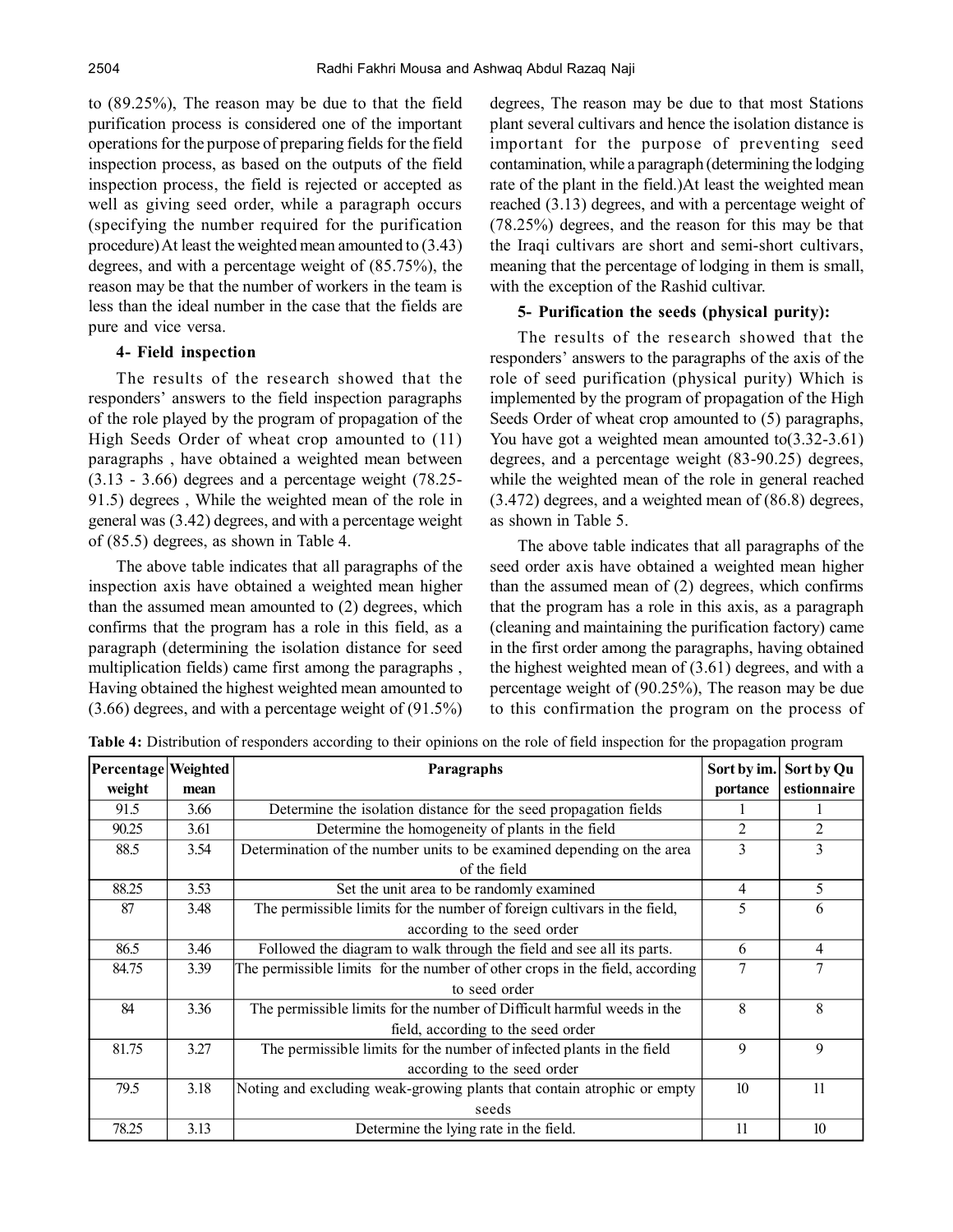| Percentage Weighted |      | <b>Paragraphs</b>                                                  |          | Sort by im. Sort by Qu |
|---------------------|------|--------------------------------------------------------------------|----------|------------------------|
| weight              | mean |                                                                    | portance | estionnaire            |
| 90.25               | 3.61 | Cleaning and maintenance of the purification plant                 |          |                        |
| 88.5                | 3.54 | Defines the purification plant speed                               |          |                        |
| 86.5                | 3.46 | The maximum allowed level for other crops in the wheat seed is the |          |                        |
|                     |      | Foundation Seeds order after purification                          |          |                        |
| 85.75               | 3.43 | The maximum allowed for harmful weeds to wheat seeds is Foundation |          |                        |
|                     |      | Seeds order after purification                                     |          |                        |
| 83                  | 3.32 | The minimum physical purity in wheat seeds is the Foundation Seeds |          |                        |
|                     |      | order after purification                                           |          |                        |

**Table 5:** Distribution of responders according to their opinions on the role of seed purification for the propagation program.

cleaning equipment and maintenance, it in order to maintain the equipment and preventing mixing of seeds and setting up training courses on this topic, while a paragraph (the minimum physical purity in wheat seeds obtained the base level after purification), At least the weighted mean reached (3.32) degrees, and with a percentage weight of (83%) degrees, and the reason for this may be that the purification process of the seeds is conducted to the base, Foundation ,Registered and Certified Seeds order, as they are collected in stations that contain large stores and a factory to purify seeds.

# **6- Storing seeds:**

The results of the research showed that the responders' answers to the paragraphs of the seed storage axis conducted by the program of propagation of the High Seeds Order of wheat crop amounted to (8) paragraphs , have obtained a weighted mean between (3.39 - 3.78) degrees, and a percentage weight (84.75- 994.5) degrees. , While the weighted mean of the role in general reached (3.614) degrees, and with a percentage weight of (90.36) degrees, as shown in Table 6.

The above table indicates that all paragraphs of the seed storage axis have obtained a weighted mean higher than the assumed mean of (2) degrees, which confirms that the program has a role in this axis, as a paragraph (the method of seed dressing with pesticides to prevent fungal and insect infestation) came in the first order among the paragraphs, where having obtained the highest weighted mean amounted to (3.78) degrees, and with a percentage weight amounted to (94.5%), The reason may be due to the stations storing the seeds of the subsequent season to grow their plan in their Stations, so they are interested in the methods of seed dressing to prevent fungal and insect infections, while a paragraph (the method of using phosphotoxin to vaporize the store) At least the weighted mean amounted to (3.39) degrees, and with a percentage weight amounted to (84.75%) degrees, the reason for this may be that there are no special seed stores in all locations and stations.

#### **7- Production sustainability:**

The results of the research showed that the responders' answers to the paragraphs of the sustainability axis role of production conducted by the program of propagation of the High Seeds Order of wheat crop amounted to (8), have obtained a weighted mean ranging between (3. 23 - 3.66) degrees, and a percentage weight (80.75- 91.5) degrees, while the weighted mean of the role in general reached (3.511) degrees, and the

| Percentage Weighted |      | Paragraphs                                                                 | Sort by im.    | Sort by Qu     |
|---------------------|------|----------------------------------------------------------------------------|----------------|----------------|
| weight              | mean |                                                                            | portance       | estionnaire    |
| 94.5                | 3.78 | The seed dressing method with pesticides to prevent                        |                | $\mathfrak b$  |
|                     |      | fungal and insect infestation                                              |                |                |
| 94                  | 3.67 | Clean and sterilize the store before storage                               | $\mathfrak{D}$ |                |
| 92                  | 3.68 | Conditions for safe storage of seeds, including cooling and ventilation to | 3              | $\mathfrak{D}$ |
|                     |      | reduce the rate of insect reproduction and high humidity.                  |                |                |
| 91.75               | 3.67 | Leave enough distance and path for ease of movement                        | 4              | 5              |
| 91.5                | 3.66 | Store seeds within safe distances from store walls                         |                | 4              |
| 89.75               | 3.59 | The correct method to stratification the seed bags                         | 6              | $\mathcal{L}$  |
| 88.75               | 3.55 | Signs of fungal and insect infestation of seeds                            |                | 9              |
| 86.25               | 3.45 | Familiarity with the information written on the attestation                | 8              | 8              |
|                     |      | card and Lot number                                                        |                |                |
| 84.75               | 3.39 | The method used phosphotoxin to vaporize the store                         | 9              |                |

**Table 6:** Distribution of responders according to their opinions on the role of seed storage for the propagation program.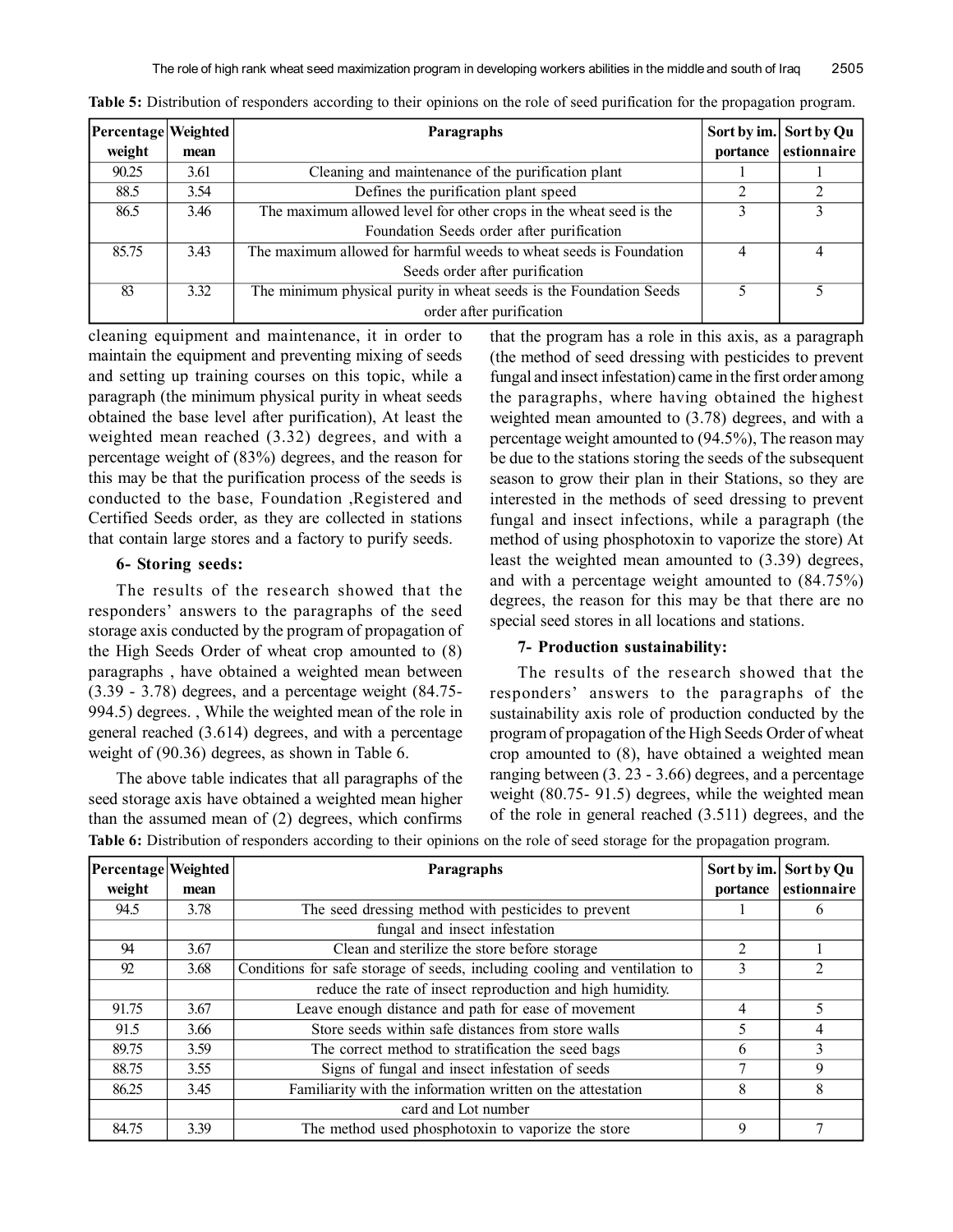| Percentage Weighted |      | Paragraphs                                                                   | Sort by im. | Sort by Qu     |
|---------------------|------|------------------------------------------------------------------------------|-------------|----------------|
| weight              | mean |                                                                              | portance    | estionnaire    |
| 91.5                | 3.66 | Clean the seed and other equipment from any seeds or plant residue           |             |                |
| 90.25               | 3.61 | Mastering the stages of wheat crop growth                                    | 2           | 3              |
| 89.5                | 3.58 | Accompany field inspection teams during inspections and abide by             | 3           | 6              |
|                     |      | required directions                                                          |             |                |
| 89.25               | 3.57 | Choose the most suitable ground speed for the combine harvester and          | 4           | 8              |
|                     |      | the most appropriate height for the harvest of the crop to                   |             |                |
|                     |      | reduce the quantitative loss of the combine harvester                        |             |                |
| 88.5                | 3.54 | The familiarity of the nature of the cultivars to propagate (early maturity, | 5           | $\overline{2}$ |
|                     |      | sensitivity to excess  etc)                                                  |             |                |
| 86.75               | 3.47 | Not cultivating different cultivars or cultivating the barley crop           | 6           |                |
|                     |      | in the same field                                                            |             |                |
| 85.75               | 3.43 | The ability to estimate plant density, the yield and the lost.               | 7           | 5              |
| 80.75               | 3.23 | Familiarity with the methods of Breeding of Self-pollinated crops            | 8           | 4              |

**Table 7:** Distribution of responders according to their opinions on the role of production sustainability for the propagation program.

percentage weight reached (87.78) degrees, as shown in Table 7.

The above table indicates that all paragraphs in the supplies processing field have obtained a weighted mean higher than the assumed mean amounted to (2) degrees, which confirms that the program has a role in this field, as a paragraph (cleaning the seed and other equipment from any seeds or plant remains) In the first order among the paragraphs, where having obtained the highest weighted average of (3.66) degrees, and with a percentage weight of (91.5%), The reason may be due to that more than one cultivar is cultivated in most stations, which leads to the importance of conducting the cleaning process for seeders and agricultural equipment. In some cases, the program transfers the harvesters between stations, so we see that workers emphasize the cleaning process of the equipment. While the paragraph (familiarity with the methods of Breeding of Selfpollinated crops), the lowest weighted mean amounted to (3. 23) degrees, and with a percentage weight amounted to (80.75%) degrees, the reason for that may be due to the necessity of integrating the program and emphasizing the importance of breeding, assessing and adopting cultivars.

Based on the above, it accepts the research hypothesis which states that the program for multiplying the seeds of the higher grades of wheat crop has achieved a positive role in the following fields: (Seed production, which includes the axes (characterized of cultivars, order maintain, field purification, field inspection, seed purification, seed storage, production sustainability).

#### **Recommendations**:

The researcher recommends the following:-

1- Raising the level of representation of the program to a seed production institution in order to provide the seeds of wheat crop, which is at the forefront of food security, with the required quantities and appropriate times, as well as continuing to provide government support for the program and enabling it to fulfill its roles.

2- The need to continue and expand the application of the decentralized work mechanism for the results achieved in the work of the programs as well as applied in other programs, for example, the barley, rice and corn program.

Working to integrate the program, adding the task of breeding and evaluating varieties and adapting them to its tasks as well as producing seeds.

## **References**

- Ali, Abdullah Salman, Moaz Abd Al-Wahhab Abd Al- Ally and Saleh Ismail Muhammad (2017). The Effect of Animal Residues in Soil with Wheat grains of Anguina Tritici in the Criteria for Injury, Growth, and Crop of Wheat Plants, Sham No. 6, *Tikrit Journal of Agricultural Sciences,* **17(1):**
- Al-Dujaily, Jaafar (2014). The Effect of Price Support Policy on Stimulating Wheat Production in Iraq for the Period 2008- 2010, *Journal of Administrative and Economic Sciences,* **22(64):**.
- Al-Hachamee, Issa Sawadi Ayez and Osama Kadhim Jubara Al-Aqeedi (2015). A study of measuring the economic efficiency of wheat crop in irrigated areas of Iraq for the season, 2012-2013. *Journal of Agricultural Sciences,* **4(46):**.
- Alazawi, Hussein Khudair Abbas and Muhsin Ali Ahmad Al-Janabi and Fakhr Al-Din Abdel-Qader Siddiq (2018). The Effect of Different Levels of Nitrogen Fertilizer on grain yield and Its Components for Eight cultivars of Wheat Bread, *Tikrit Journal of Agricultural Sciences,* **18(1):**.